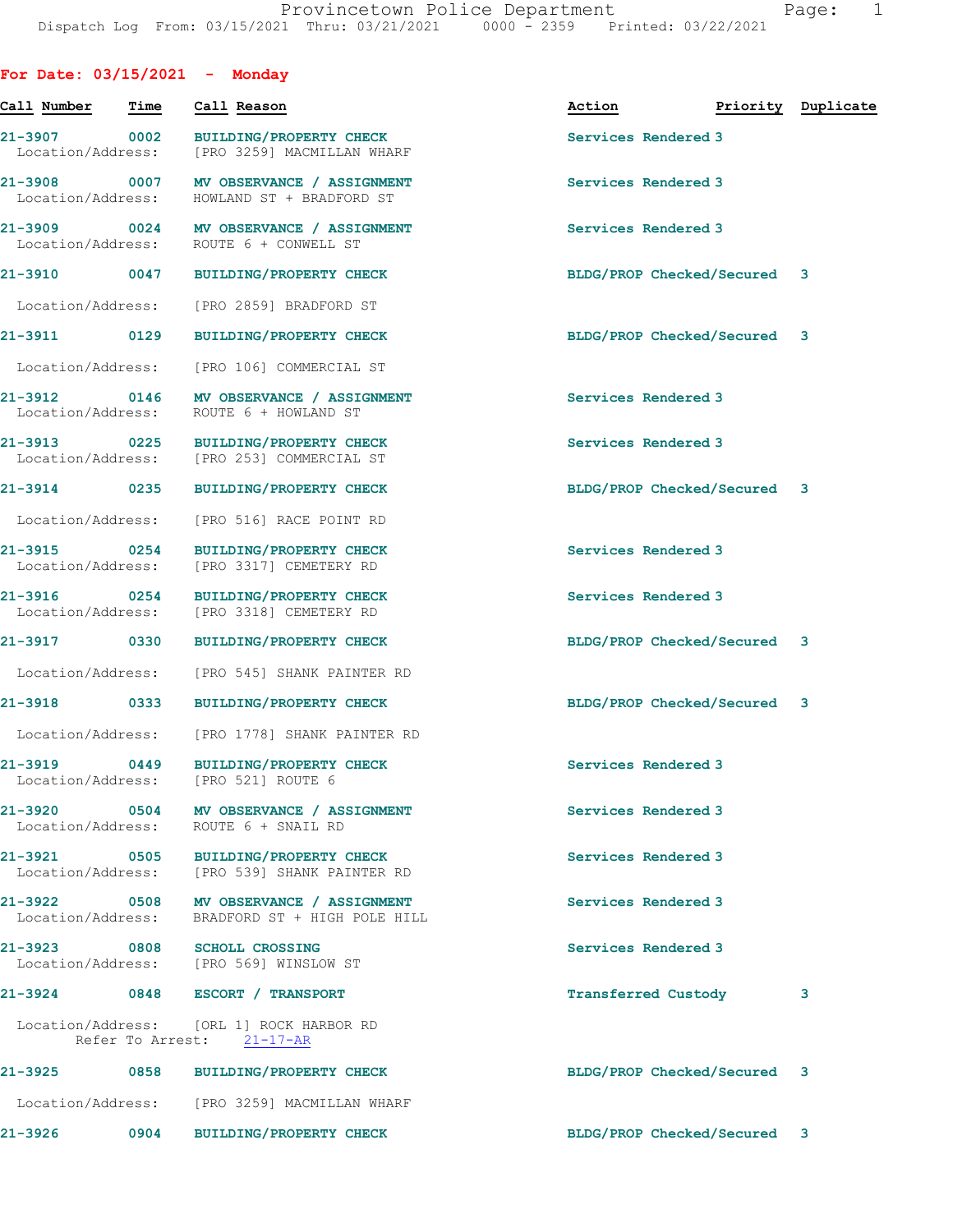| aae |
|-----|
|-----|

 Location/Address: [PRO 2483] COMMERCIAL ST 21-3927 0915 MV OBSERVANCE / ASSIGNMENT Services Rendered 3 Location/Address: [PRO 2521] ROUTE 6 21-3928 0927 BUILDING/PROPERTY CHECK BLDG/PROP Checked/Secured 3 Location/Address: [PRO 2206] PILGRIMS LANDING 21-3929 1016 MEDICAL EMERGENCY **PATIENT REFUSAL 1**<br>
Location/Address: [PRO 3222] ALDEN ST [PRO 3222] ALDEN ST 21-3931 1314 COMPLAINT - GENERAL 121-3931 Referred to Other Agency 3 Location/Address: [ORL] S ORLEANS RD 21-3932 1336 ANIMAL CALL 21-3932 1336 2<br>
Location/Address: [PRO 196] COMMERCIAL ST Location/Address: [PRO 196] COMMERCIAL ST 21-3933 1352 MEDICAL EMERGENCY 1 21 Transported to Hospital 1 Location/Address: [PRO 1119] WAREHAM ST 21-3934 1413 ASSIST CITIZEN<br>
Location/Address: [PRO 1196] BRADFORD ACRES RD<br>
Services Rendered 3 [PRO 1196] BRADFORD ACRES RD 21-3935 1459 PARKING COMPLAINT Services Rendered 3 Location/Address: [PRO 2314] COURT ST 21-3936 1503 SERVICE CALL - POLICE 1503 Services Rendered 3 Location/Address: [PRO 569] WINSLOW ST 21-3937 1518 PARKING COMPLAINT Services Rendered 3 Location/Address: [PRO 105] COMMERCIAL ST 21-3938 1607 SUSPICIOUS ACTIVITY Services Rendered 2 Location/Address: [PRO 1386] HOWLAND ST 21-3939 1647 MV OBSERVANCE / ASSIGNMENT STRAIN Services Rendered 3<br>
Location/Address: HARRY KEMP WAY + AUNT SUKEYS WAY HARRY KEMP WAY + AUNT SUKEYS WAY 21-3940 1654 MV STOP Vehicle Towed 3 Location/Address: RACE POINT RD + NELSON AVE 21-3941 1830 ASSIST CITIZEN Services Rendered 3 Location/Address: [PRO 105] COMMERCIAL ST 21-3942 1838 MEDICAL EMERGENCY **1838 1899 120 1** Transported to Hospital 1 Location/Address: [PRO 105] COMMERCIAL ST 21-3943 1850 MV OBSERVANCE / ASSIGNMENT Services Rendered 3 Location/Address: ROUTE 6 + CONWELL ST 21-3944 1858 MEDICAL EMERGENCY Transported to Hospital 1 Location/Address: [PRO 3222] ALDEN ST 21-3945 1909 MV OBSERVANCE / ASSIGNMENT Services Rendered 3 Location/Address: BRADFORD ST + HOWLAND ST 21-3946 1927 BUILDING/PROPERTY CHECK BLDG/PROP Checked/Secured 3 Location/Address: [PRO 530] SHANK PAINTER RD 21-3948 2058 MV OBSERVANCE / ASSIGNMENT Services Rendered 3 Location/Address: BRADFORD ST + RYDER ST 21-3949 2111 MV STOP VERBAL WARNING 3 Location/Address: COMMERCIAL ST + ARCH ST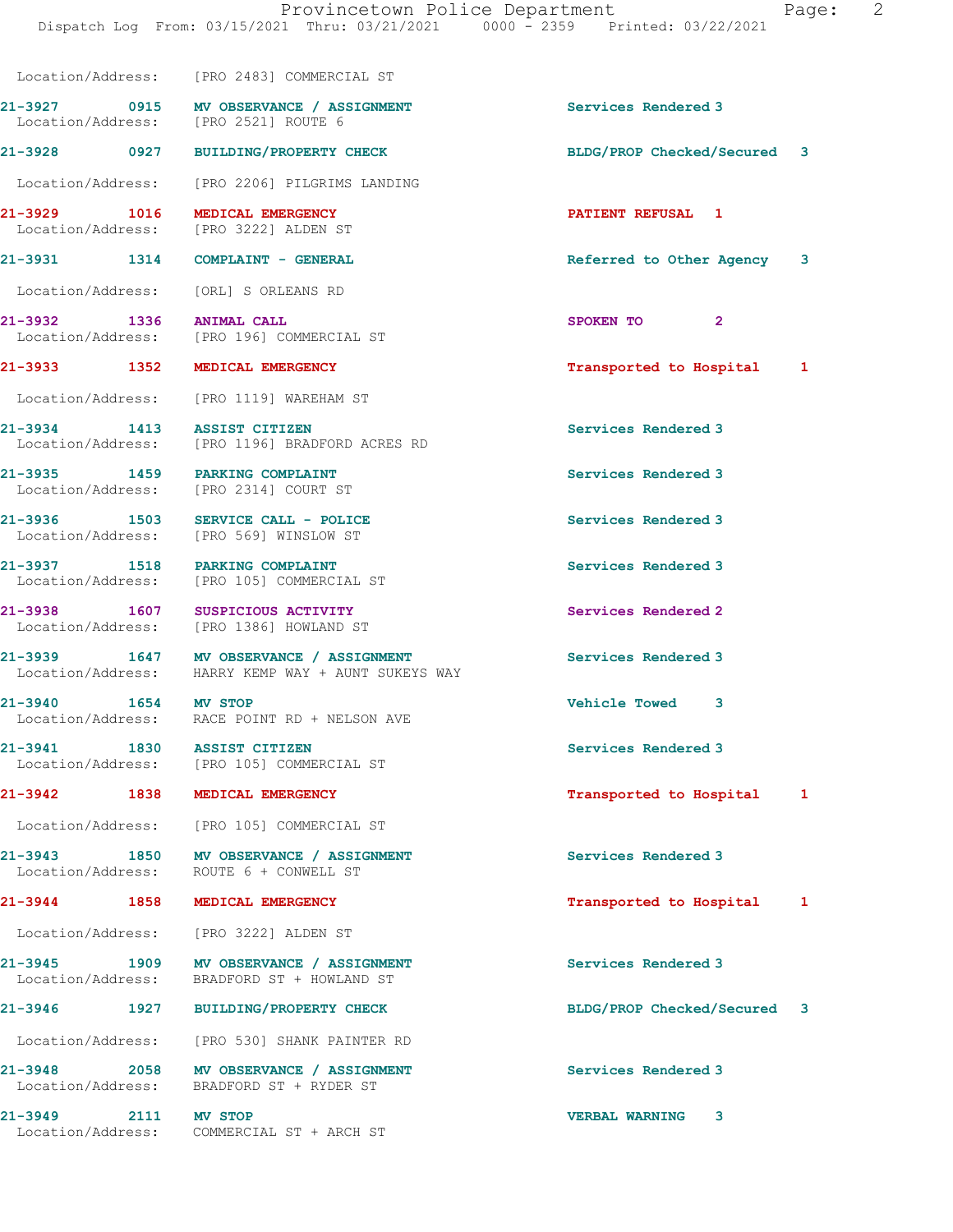| 21-3950 2120                                 | <b>BUILDING/PROPERTY CHECK</b><br>Location/Address: [PRO 2500] COMMERCIAL ST                    | Services Rendered 3            |  |
|----------------------------------------------|-------------------------------------------------------------------------------------------------|--------------------------------|--|
|                                              | 21-3951 2134 MV OBSERVANCE / ASSIGNMENT<br>Location/Address: ROUTE 6 + HOWLAND ST               | Services Rendered 3            |  |
| 21-3952 2155                                 | BUILDING/PROPERTY CHECK<br>Location/Address: [PRO 3259] MACMILLAN WHARF                         | Services Rendered 3            |  |
|                                              | 21-3953 2202 BUILDING/PROPERTY CHECK                                                            | BLDG/PROP Checked/Secured 3    |  |
|                                              | Location/Address: [PRO 2483] COMMERCIAL ST                                                      |                                |  |
| 21-3954 2218                                 | BUILDING/PROPERTY CHECK                                                                         | BLDG/PROP Checked/Secured 3    |  |
|                                              | Location/Address: [PRO 1778] SHANK PAINTER RD                                                   |                                |  |
| 21-3955 2237                                 | MEDICAL EMERGENCY<br>Location/Address: [PRO 3222] ALDEN ST                                      | Services Rendered 1            |  |
|                                              | 21-3956 2331 MV OBSERVANCE / ASSIGNMENT<br>Location/Address: JEROME SMITH RD + SHANK PAINTER RD | Services Rendered 3            |  |
|                                              | 21-3957 2331 BUILDING/PROPERTY CHECK                                                            | BLDG/PROP Checked/Secured 3    |  |
|                                              | Location/Address: [PRO 512] PRINCE ST                                                           |                                |  |
| 21-3958 2341                                 | MEDICAL EMERGENCY<br>Location/Address: [PRO 3222] ALDEN ST                                      | Services Rendered 1            |  |
|                                              | 21-3959 2356 BUILDING/PROPERTY CHECK                                                            | BLDG/PROP Checked/Secured 3    |  |
|                                              | Location/Address: [PRO 1952] COMMERCIAL ST                                                      |                                |  |
| For Date: $03/16/2021$ - Tuesday             |                                                                                                 |                                |  |
|                                              | 21-3960 0019 MV OBSERVANCE / ASSIGNMENT<br>Location/Address: [PRO 379] COMMERCIAL ST            | Services Rendered 3            |  |
|                                              | 21-3961 0024 BUILDING/PROPERTY CHECK                                                            | BLDG/PROP Checked/Secured 3    |  |
|                                              | Location/Address: [PRO 1780] JOHNSON ST                                                         |                                |  |
| 21-3962<br>0047 MV STOP<br>Location/Address: | BRADFORD ST + MECHANIC ST                                                                       | <b>VERBAL WARNING 3</b>        |  |
| 21-3963<br>0054<br>Location/Address:         | <b>BUILDING/PROPERTY CHECK</b><br>[PRO 3259] MACMILLAN WHARF                                    | Services Rendered 3            |  |
| 21-3964<br>Location/Address:                 | 0111 MV OBSERVANCE / ASSIGNMENT<br>ROUTE 6 + PROVINCELANDS RD                                   | Services Rendered 3            |  |
| $21 - 3965$<br>0155                          | <b>BUILDING/PROPERTY CHECK</b>                                                                  | BLDG/PROP Checked/Secured 3    |  |
| Location/Address:                            | [PRO 253] COMMERCIAL ST                                                                         |                                |  |
| 21-3966<br>0158                              | BUILDING/PROPERTY CHECK                                                                         | BLDG/PROP Checked/Secured 3    |  |
|                                              | Location/Address: [PRO 182] COMMERCIAL ST                                                       |                                |  |
| 21-3967<br>0242                              | BUILDING/PROPERTY CHECK                                                                         | BLDG/PROP Checked/Secured<br>3 |  |
|                                              | Location/Address: [PRO 516] RACE POINT RD                                                       |                                |  |
| $21 - 3968$<br>0246                          | BUILDING/PROPERTY CHECK                                                                         | BLDG/PROP Checked/Secured<br>3 |  |
| Location/Address:                            | [PRO 1778] SHANK PAINTER RD                                                                     |                                |  |
| $21 - 3969$<br>0458                          | <b>BUILDING/PROPERTY CHECK</b>                                                                  | BLDG/PROP Checked/Secured<br>3 |  |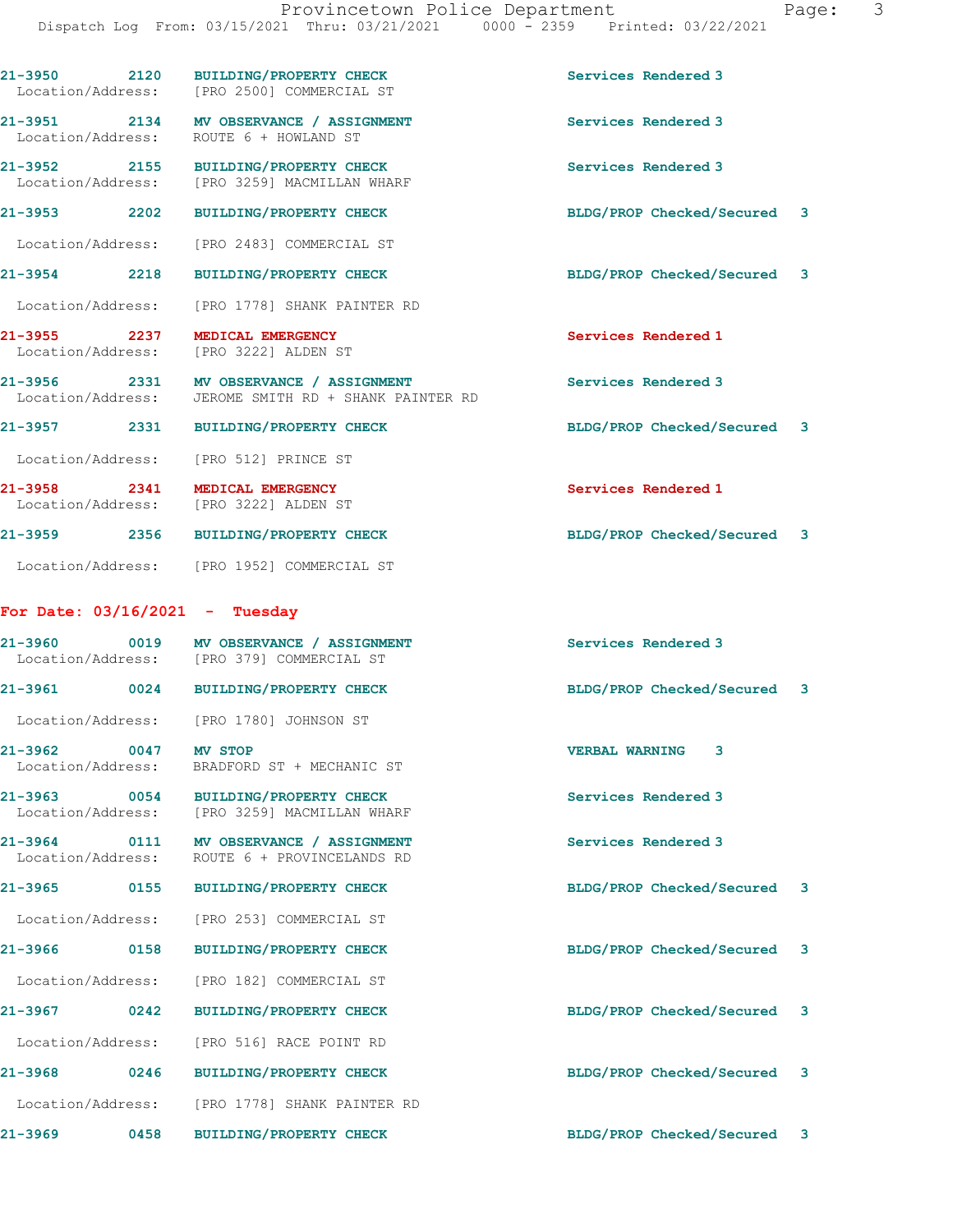|                                                              | Location/Address: [PRO 1646] WINSLOW ST                                                   |                             |
|--------------------------------------------------------------|-------------------------------------------------------------------------------------------|-----------------------------|
|                                                              | 21-3970 0509 MV OBSERVANCE / ASSIGNMENT<br>Location/Address: ROUTE 6 + HOWLAND ST         | Services Rendered 3         |
|                                                              | 21-3971 0514 MV OBSERVANCE / ASSIGNMENT<br>Location/Address: BRADFORD ST + HIGH POLE HILL | Services Rendered 3         |
|                                                              | 21-3972 0603 BUILDING/PROPERTY CHECK                                                      | BLDG/PROP Checked/Secured 3 |
|                                                              | Location/Address: [PRO 3703] ROUTE 6                                                      |                             |
| 21-3973 0631                                                 | ASSIST DEPARTMENT / MUTUAL AID<br>Location/Address: [TRU] NORTH PAMET RD                  | Services Rendered 3         |
| 21-3974 0805 SCHOOL CROSSING                                 | Location/Address: [PRO 569] WINSLOW ST                                                    | Services Rendered 3         |
| 21-3975 0925                                                 | MEDICAL EMERGENCY                                                                         | Transported to Hospital 1   |
|                                                              | Location/Address: [PRO 440] HARRY KEMP WAY                                                |                             |
|                                                              | 21-3977 1112 BUILDING/PROPERTY CHECK                                                      | BLDG/PROP Checked/Secured 3 |
|                                                              | Location/Address: [PRO 2483] COMMERCIAL ST                                                |                             |
|                                                              | 21-3978 1126 BUILDING/PROPERTY CHECK                                                      | BLDG/PROP Checked/Secured 3 |
|                                                              | Location/Address: [PRO 2499] RACE POINT RD                                                |                             |
|                                                              | 21-3979 1133 BUILDING/PROPERTY CHECK                                                      | BLDG/PROP Checked/Secured 3 |
|                                                              | Location/Address: [PRO 3430] COMMERCIAL ST                                                |                             |
| 21-3982 1256 PARKING COMPLAINT                               |                                                                                           | Citation / Warning Issued 3 |
|                                                              | Location/Address: [PRO 105] COMMERCIAL ST                                                 |                             |
| 1308<br>21-3983                                              | <b>ANIMAL CALL</b><br>Location/Address: [PRO 4109] COTTAGE ST                             | Services Rendered 2         |
| 21-3984 1320 SCHOOL CROSSING                                 | Location/Address: [PRO 569] WINSLOW ST                                                    | Services Rendered 3         |
| 1343<br>21-3985                                              | <b>ANIMAL CALL</b><br>Location/Address: [PRO 1069] PLEASANT ST                            | Services Rendered 2         |
| 21-3986 1418<br>Location/Address: BRADFORD ST                | <b>ANIMAL CALL</b>                                                                        | Services Rendered 2         |
| 21-3987 1424 ANIMAL CALL                                     | Location/Address: [PRO 2474] BRADFORD ST                                                  | Services Rendered 2         |
| 21-3988 1456 SCHOOL CROSSING                                 | Location/Address: [PRO 569] WINSLOW ST                                                    | Services Rendered 3         |
|                                                              | 21-3989 1533 MV OBSERVANCE / ASSIGNMENT<br>Location/Address: SHANK PAINTER RD + COURT ST  | Services Rendered 3         |
| 21-3991 1545 ASSIST CITIZEN                                  | Location/Address: [PRO 1590] PEARL ST                                                     | Services Rendered 3         |
| 21-3990 1546 MV STOP<br>Location/Address: ROUTE 6            |                                                                                           | <b>VERBAL WARNING 3</b>     |
| 21-3992 1618 MV STOP                                         | Location/Address: ROUTE 6 + SHANK PAINTER RD                                              | <b>VERBAL WARNING</b><br>3  |
| 21-3994 1653 PARKING COMPLAINT<br>Location/Address: RYDER ST |                                                                                           | SPOKEN TO<br>3              |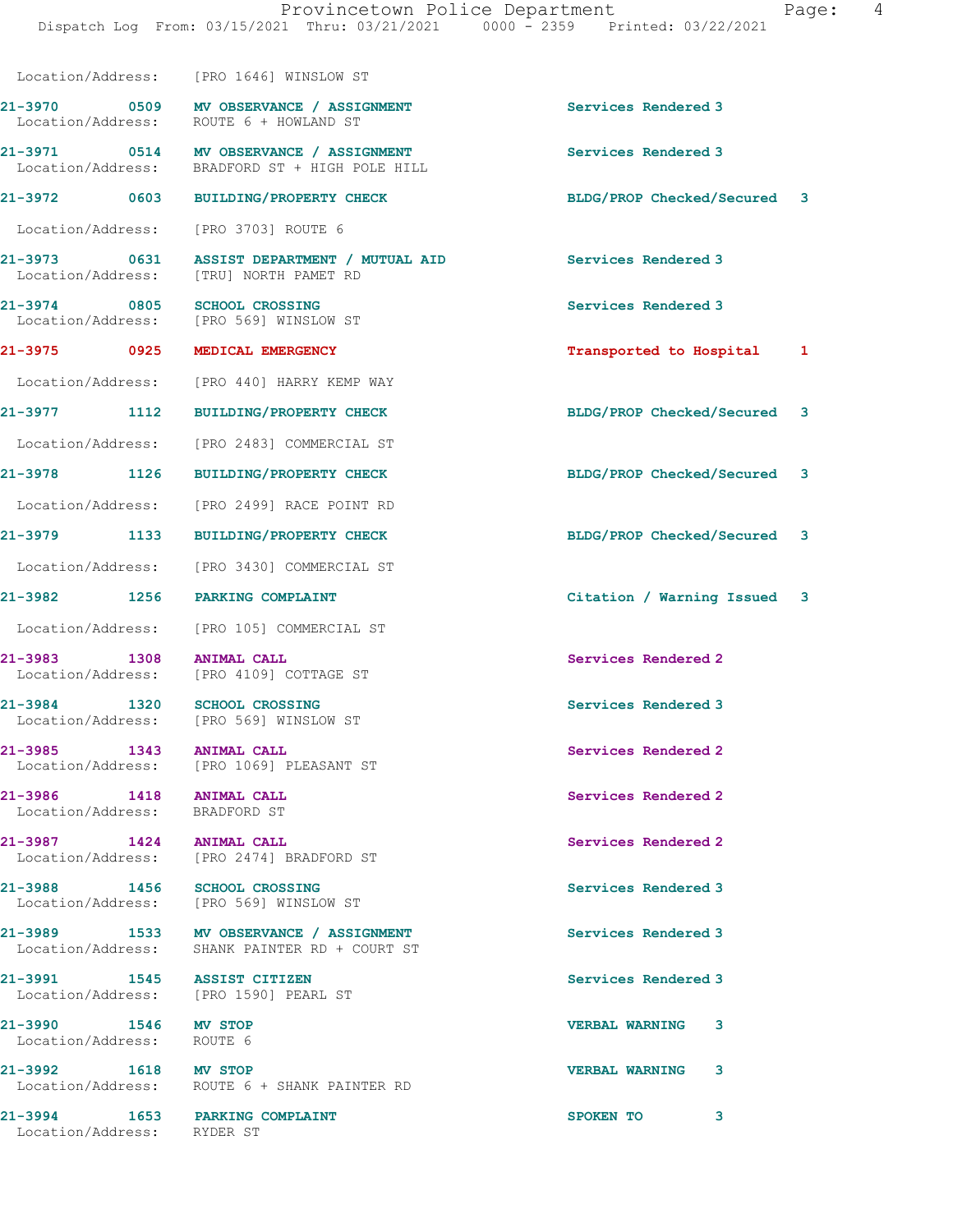| aae: |  |
|------|--|
|------|--|

| 21-3995 1723 MV STOP<br>Location/Address: ROUTE 6 |                                                                                                 | <b>VERBAL WARNING 3</b>        |
|---------------------------------------------------|-------------------------------------------------------------------------------------------------|--------------------------------|
| 21-3996 1746 MV STOP<br>Location/Address: ROUTE 6 |                                                                                                 | <b>VERBAL WARNING 3</b>        |
|                                                   | 21-3997 1752 MV OBSERVANCE / ASSIGNMENT<br>Location/Address: ROUTE 6 + SNAIL RD                 | Services Rendered 3            |
|                                                   | 21-3998 1802 MV OBSERVANCE / ASSIGNMENT<br>Location/Address: HARRY KEMP WAY + CONWELL ST        | Services Rendered 3            |
| 21-3999 1812 MV STOP                              |                                                                                                 | Citation / Warning Issued 3    |
|                                                   | Location/Address: HARRY KEMP WAY + BREWSTER ST                                                  |                                |
| 21-4000 1821 MV COMPLAINT                         | Location/Address: [PRO 2219] COMMERCIAL ST                                                      | <b>GONE ON ARRIVAL 2</b>       |
| 21-4001 1848                                      | BUILDING/PROPERTY CHECK                                                                         | BLDG/PROP Checked/Secured 3    |
|                                                   | Location/Address: [PRO 447] JEROME SMITH RD                                                     |                                |
| 21-4002 1913                                      | <b>MV STOP</b><br>Location/Address: [PRO 1500] ATLANTIC AVE                                     | <b>VERBAL WARNING 3</b>        |
|                                                   | 21-4003 2035 MV OBSERVANCE / ASSIGNMENT<br>Location/Address: SHANK PAINTER RD + JEROME SMITH RD | Services Rendered 3            |
|                                                   | 21-4004 2051 BUILDING/PROPERTY CHECK                                                            | BLDG/PROP Checked/Secured 3    |
|                                                   | Location/Address: [PRO 4041] BRADFORD ST                                                        |                                |
| 21-4005 2053                                      | <b>MV STOP</b><br>Location/Address: [PRO 539] SHANK PAINTER RD                                  | <b>VERBAL WARNING 3</b>        |
|                                                   | 21-4006 2107 MV OBSERVANCE / ASSIGNMENT<br>Location/Address: ROUTE 6 + HOWLAND ST               | Services Rendered 3            |
|                                                   | 21-4007 2219 BUILDING/PROPERTY CHECK<br>Location/Address: [PRO 2540] RACE POINT RD              | Services Rendered 3            |
|                                                   | 21-4008 2221 BUILDING/PROPERTY CHECK<br>Location/Address: [PRO 2512] JEROME SMITH RD            | Services Rendered 3            |
| $21 - 4009$<br>2344<br>Location/Address:          | MV OBSERVANCE / ASSIGNMENT<br>[PRO 3004] BRADFORD ST                                            | Services Rendered 3            |
| 21-4010<br>2353                                   | <b>BUILDING/PROPERTY CHECK</b>                                                                  | BLDG/PROP Checked/Secured<br>3 |
|                                                   | Location/Address: [PRO 4041] BRADFORD ST                                                        |                                |
| For Date: $03/17/2021$ - Wednesday                |                                                                                                 |                                |
| $21 - 4011$<br>0010                               | MV OBSERVANCE / ASSIGNMENT<br>Location/Address: ROUTE 6 + SNAIL RD                              | Services Rendered 3            |
| 21-4012<br>0031                                   | <b>BUILDING/PROPERTY CHECK</b>                                                                  | BLDG/PROP Checked/Secured 3    |
| Location/Address:                                 | [PRO 447] JEROME SMITH RD                                                                       |                                |
| 21-4013<br>0033                                   | <b>BUILDING/PROPERTY CHECK</b>                                                                  | BLDG/PROP Checked/Secured<br>3 |
| Location/Address:                                 | [PRO 3609] COMMERCIAL ST                                                                        |                                |
| $21 - 4015$<br>0108<br>Location/Address:          | MV OBSERVANCE / ASSIGNMENT<br>[PRO 94] BRADFORD ST                                              | Services Rendered 3            |

21-4016 0109 BUILDING/PROPERTY CHECK Services Rendered 3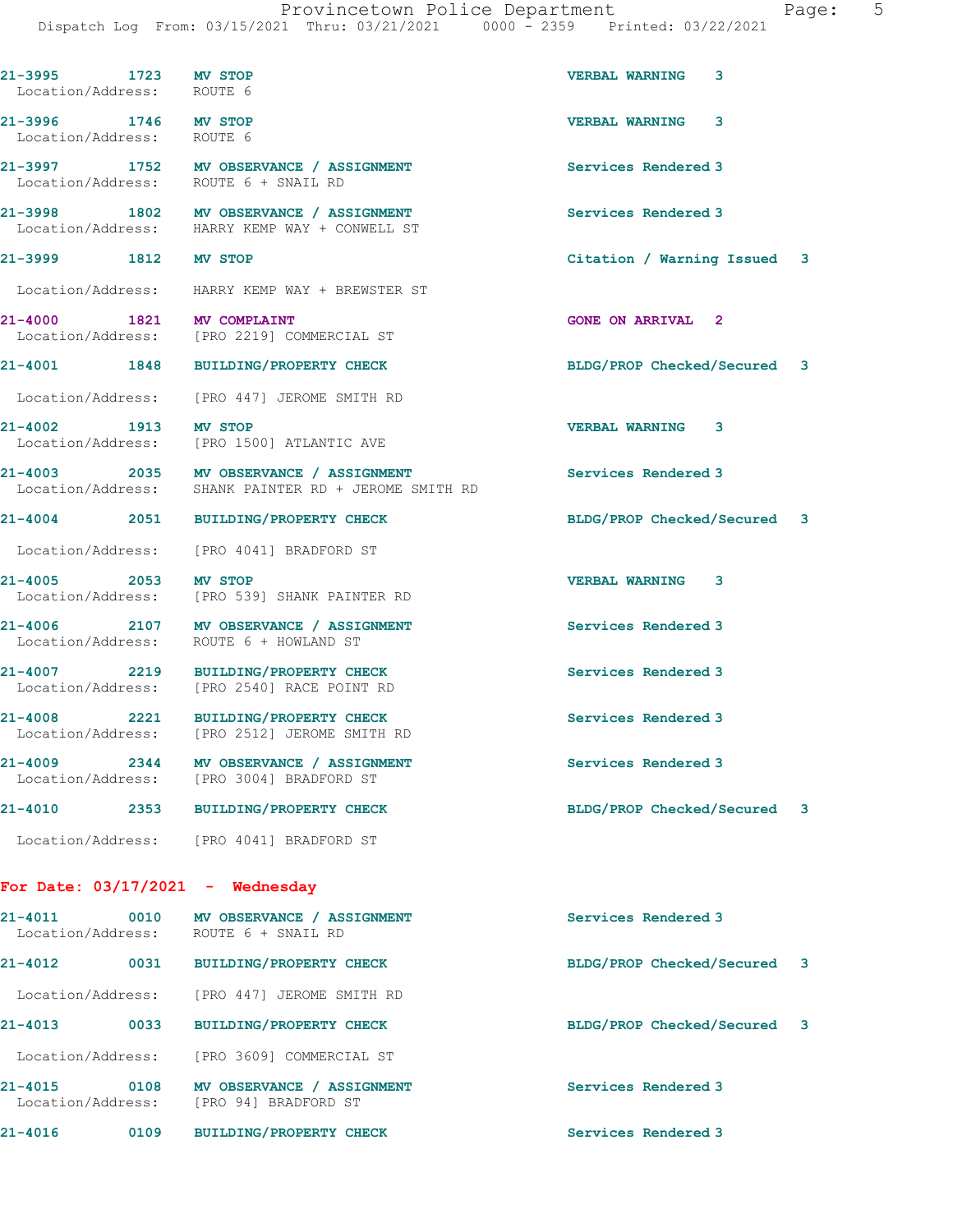|                         |      | Provincetown Police Department<br>Dispatch Log From: 03/15/2021 Thru: 03/21/2021 0000 - 2359 Printed: 03/22/2021 |                             | Page: | 6 |
|-------------------------|------|------------------------------------------------------------------------------------------------------------------|-----------------------------|-------|---|
|                         |      | Location/Address: [PRO 3259] MACMILLAN WHARF                                                                     |                             |       |   |
|                         |      | 21-4017 0122 MV OBSERVANCE / ASSIGNMENT<br>Location/Address: ROUTE 6 + SNAIL RD                                  | Services Rendered 3         |       |   |
|                         |      | 21-4018 0229 BUILDING/PROPERTY CHECK<br>Location/Address: [PRO 2977] COMMERCIAL ST                               | Services Rendered 3         |       |   |
|                         |      | 21-4019 0232 BUILDING/PROPERTY CHECK                                                                             | BLDG/PROP Checked/Secured 3 |       |   |
|                         |      | Location/Address: [PRO 1952] COMMERCIAL ST                                                                       |                             |       |   |
|                         |      | 21-4020 0233 BUILDING/PROPERTY CHECK                                                                             | BLDG/PROP Checked/Secured 3 |       |   |
|                         |      | Location/Address: [PRO 253] COMMERCIAL ST                                                                        |                             |       |   |
| Location/Address:       |      | 21-4021 0248 MV OBSERVANCE / ASSIGNMENT<br>[PRO 3359] HARRY KEMP WAY                                             | Services Rendered 3         |       |   |
|                         |      | 21-4022 0441 BUILDING/PROPERTY CHECK<br>Location/Address: [PRO 539] SHANK PAINTER RD                             | Services Rendered 3         |       |   |
| Location/Address:       |      | 21-4023 0458 MV OBSERVANCE / ASSIGNMENT<br>SHANK PAINTER RD + BRADFORD ST                                        | Services Rendered 3         |       |   |
|                         |      | 21-4024 0511 BUILDING/PROPERTY CHECK                                                                             | BLDG/PROP Checked/Secured 3 |       |   |
|                         |      | Location/Address: [PRO 2539] RYDER ST EXT                                                                        |                             |       |   |
|                         |      | 21-4025 0516 MV OBSERVANCE / ASSIGNMENT<br>Location/Address: HOWLAND ST + BRADFORD ST                            | Services Rendered 3         |       |   |
| Location/Address:       |      | 21-4026 0544 MV OBSERVANCE / ASSIGNMENT<br>ROUTE 6 + HOWLAND ST                                                  | Services Rendered 3         |       |   |
|                         |      | 21-4027 0624 BUILDING/PROPERTY CHECK                                                                             | BLDG/PROP Checked/Secured 3 |       |   |
|                         |      | Location/Address: [PRO 519] RACE POINT RD                                                                        |                             |       |   |
|                         |      | 21-4028 0626 BUILDING/PROPERTY CHECK<br>Location/Address: [PRO 2540] RACE POINT RD                               | Services Rendered 3         |       |   |
| 21-4029 0731 FOLLOW UP  |      | Location/Address: [PRO 542] SHANK PAINTER RD                                                                     | Services Rendered 2         |       |   |
|                         |      | 21-4030 0833 BUILDING/PROPERTY CHECK                                                                             | BLDG/PROP Checked/Secured 3 |       |   |
|                         |      | Location/Address: [PRO 526] RYDER ST EXT                                                                         |                             |       |   |
|                         |      | 21-4031 0836 BY-LAW VIOLATION<br>Location/Address: [PRO 3259] MACMILLAN WHARF                                    | <b>VERBAL WARNING 2</b>     |       |   |
|                         |      | 21-4032 0853 BUILDING/PROPERTY CHECK<br>Location/Address: [PRO 3259] MACMILLAN WHARF                             | Services Rendered 3         |       |   |
|                         |      | 21-4033 0916 MEDICAL EMERGENCY                                                                                   | Transported to Hospital 1   |       |   |
|                         |      | Location/Address: [PRO 2647] SHANK PAINTER RD                                                                    |                             |       |   |
|                         |      | 21-4035 0939 MV OBSERVANCE / ASSIGNMENT<br>Location/Address: ROUTE 6 + MAYFLOWER AVE                             | Services Rendered 3         |       |   |
|                         |      | 21-4036 0954 LOST CREDIT CARD<br>Location/Address: [PRO 542] SHANK PAINTER RD                                    | Services Rendered 3         |       |   |
| 21-4041 1015 RIDE-ALONG |      | Location/Address: [PRO 542] SHANK PAINTER RD                                                                     | Services Rendered 3         |       |   |
| 21-4037                 | 1020 | <b>BUILDING/PROPERTY CHECK</b>                                                                                   | Services Rendered 3         |       |   |

Location/Address: [PRO 517] RACE POINT RD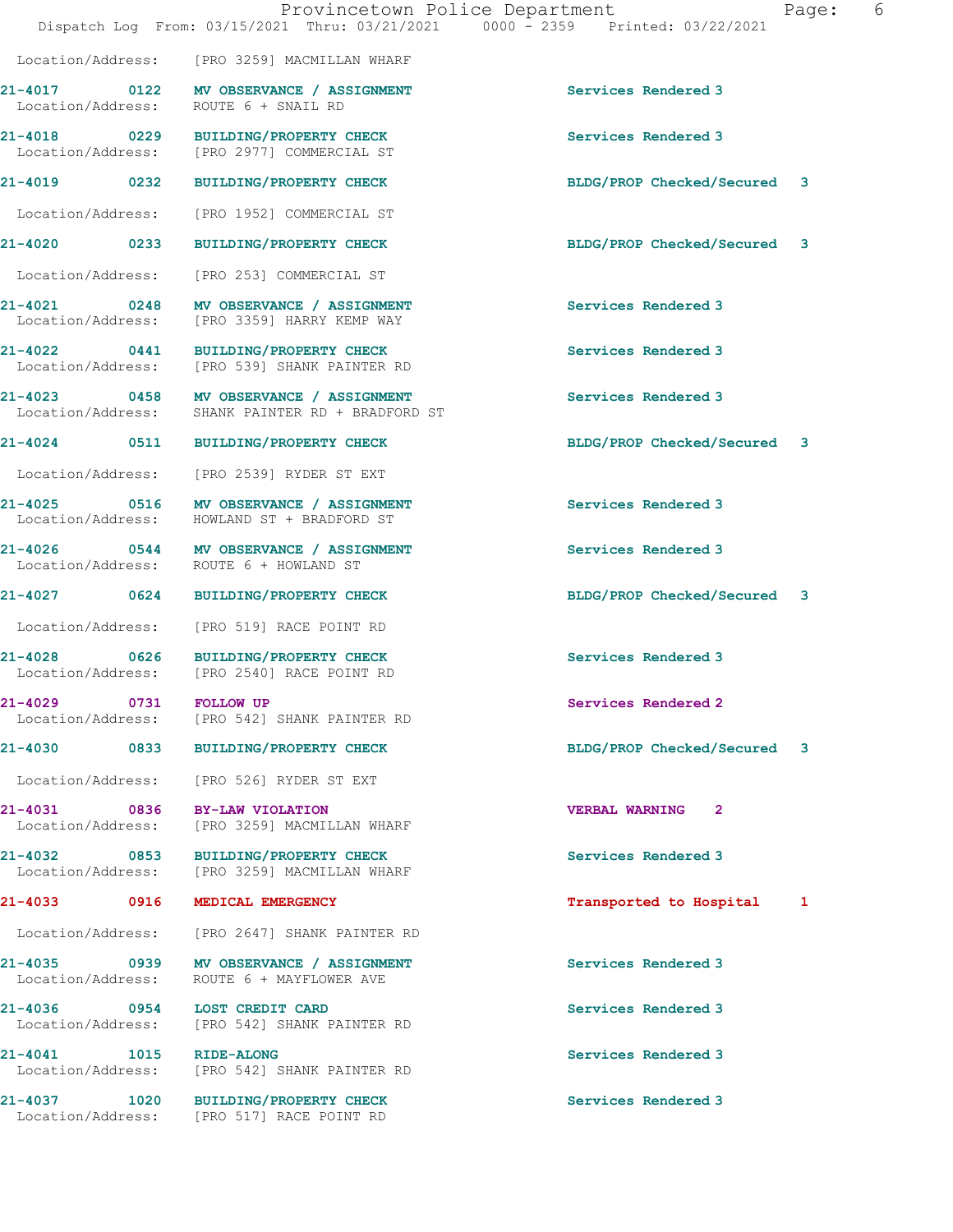| 21-4039                           | 1033                      | MV DISABLED                                                                         | Referred to Other Agency 2  |   |
|-----------------------------------|---------------------------|-------------------------------------------------------------------------------------|-----------------------------|---|
| Location/Address:                 |                           | [PRO 1952] COMMERCIAL ST                                                            |                             |   |
| 21-4042 1134                      |                           | BUILDING/PROPERTY CHECK<br>Location/Address: [PRO 2540] RACE POINT RD               | Services Rendered 3         |   |
| 21-4043 1213<br>Location/Address: |                           | <b>MV STOP</b><br>[PRO 1361] COMMERCIAL ST                                          | VERBAL WARNING 3            |   |
| 21-4044 1305                      |                           | SOUIRREL PROBLEM<br>Location/Address: [PRO 582] BRADFORD ST                         | Services Rendered 2         |   |
| 21-4045 1311                      |                           | MEDICAL EMERGENCY<br>Location/Address: [PRO 1892] SHANK PAINTER RD                  | Services Rendered 1         |   |
| 21-4048 1335                      |                           | <b>BUILDING/PROPERTY CHECK</b>                                                      | BLDG/PROP Checked/Secured 3 |   |
|                                   |                           | Location/Address: [PRO 3033] COMMERCIAL ST                                          |                             |   |
|                                   |                           | 21-4049 1545 MV OBSERVANCE / ASSIGNMENT<br>Location/Address: [PRO 4136] BRADFORD ST | Services Rendered 3         |   |
| 21-4050 1630 MV STOP              |                           | Location/Address: ROUTE 6 + CONWELL ST                                              | <b>VERBAL WARNING 3</b>     |   |
|                                   |                           | 21-4051 1632 ANIMAL CALL<br>Location/Address: [PRO 154] COMMERCIAL ST               | Services Rendered 2         |   |
|                                   |                           | 21-4052 1718 MV OBSERVANCE / ASSIGNMENT                                             | No Action Required          | 3 |
|                                   |                           | Location/Address: HARRY KEMP WAY                                                    |                             |   |
| 21-4055 1759                      |                           | <b>BUILDING/PROPERTY CHECK</b>                                                      | BLDG/PROP Checked/Secured 3 |   |
| Location/Address:                 |                           | [PRO 175] COMMERCIAL ST                                                             |                             |   |
| 21-4056 1809                      |                           | <b>BUILDING/PROPERTY CHECK</b>                                                      | BLDG/PROP Checked/Secured 3 |   |
| Location/Address:                 |                           | [PRO 182] COMMERCIAL ST                                                             |                             |   |
| 21-4057 1911                      |                           | <b>BUILDING/PROPERTY CHECK</b><br>Location/Address: [PRO 2490] PROVINCELANDS RD     | Services Rendered 3         |   |
| 21-4058                           | 1947<br>Location/Address: | MV OBSERVANCE / ASSIGNMENT<br>SHANK PAINTER RD + BROWNE ST                          | Services Rendered 3         |   |
| $21 - 4059$                       | 2024                      | <b>BUILDING/PROPERTY CHECK</b><br>Location/Address: [PRO 447] JEROME SMITH RD       | Services Rendered 3         |   |
| 21-4060 2035<br>Location/Address: |                           | MV OBSERVANCE / ASSIGNMENT<br>SNAIL RD                                              | Services Rendered 3         |   |
| 21-4061 2052<br>Location/Address: |                           | MV OBSERVANCE / ASSIGNMENT<br>[PRO 4041] BRADFORD ST                                | Services Rendered 3         |   |
| 21-4062 2120<br>Location/Address: |                           | <b>BUILDING/PROPERTY CHECK</b><br>[PRO 521] ROUTE 6                                 | Services Rendered 3         |   |
| 21-4064<br>Location/Address:      | 2228                      | <b>BUILDING/PROPERTY CHECK</b><br>[PRO 2494] BRADFORD ST                            | Services Rendered 3         |   |
| 21-4065                           | 2234                      | <b>BUILDING/PROPERTY CHECK</b>                                                      | BLDG/PROP Checked/Secured   | 3 |
| Location/Address:                 |                           | [PRO 253] COMMERCIAL ST                                                             |                             |   |
| $21 - 4066$<br>Location/Address:  | 2325                      | MV OBSERVANCE / ASSIGNMENT<br>SHANK PAINTER RD + JEROME SMITH RD                    | Services Rendered 3         |   |
| 21-4067                           | 2350                      | <b>BUILDING/PROPERTY CHECK</b>                                                      | BLDG/PROP Checked/Secured 3 |   |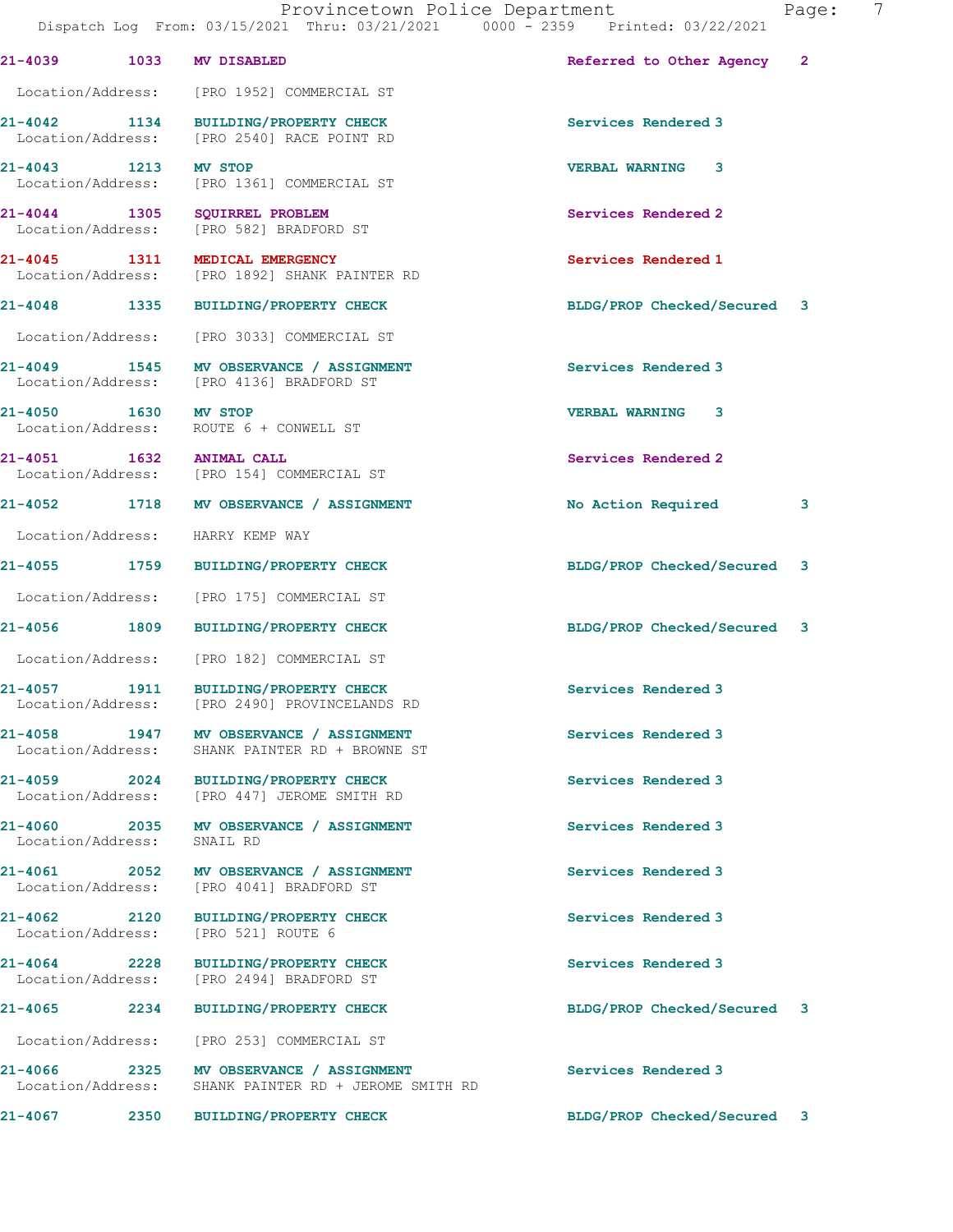Location/Address: [PRO 1646] WINSLOW ST

## $For$  Date:  $03/18/2021 - This$

| rui bace, vj/iv/zvzi linuisuav          |                                                                                           |                             |
|-----------------------------------------|-------------------------------------------------------------------------------------------|-----------------------------|
|                                         | 21-4069 0007 MV OBSERVANCE / ASSIGNMENT<br>Location/Address: BRADFORD ST + HIGH POLE HILL | Services Rendered 3         |
|                                         | 21-4070 0018 BUILDING/PROPERTY CHECK                                                      | BLDG/PROP Checked/Secured 3 |
|                                         | Location/Address: [PRO 253] COMMERCIAL ST                                                 |                             |
| 21-4071 0052                            | <b>BUILDING/PROPERTY CHECK</b>                                                            | BLDG/PROP Checked/Secured 3 |
| Location/Address: [PRO 1780] JOHNSON ST |                                                                                           |                             |
| 21-4072 0102<br>Location/Address:       | <b>MV STOP</b><br>CONWELL ST + ROUTE 6                                                    | 3<br><b>VERBAL WARNING</b>  |
| 21-4073 0119 SUSPICIOUS ACTIVITY        | Location/Address: [PRO 539] SHANK PAINTER RD                                              | Services Rendered 2         |
| Location/Address:                       | 21-4075 0137 MV OBSERVANCE / ASSIGNMENT<br>BRADFORD ST + RYDER ST                         | Services Rendered 3         |
|                                         | 21-4077 0144 BUILDING/PROPERTY CHECK<br>Location/Address: [PRO 204] COMMERCIAL ST         | Services Rendered 3         |
| 21-4076 0148                            | <b>BUILDING/PROPERTY CHECK</b>                                                            | BLDG/PROP Checked/Secured 3 |
|                                         | Location/Address: [PRO 1778] SHANK PAINTER RD                                             |                             |

Location/Address: [PRO 3430] COMMERCIAL ST

Location/Address: [PRO 106] COMMERCIAL ST

Location/Address: [PRO 4157] COMMERCIAL ST

21-4081 0443 BUILDING/PROPERTY CHECK Services Rendered 3 Location/Address: [PRO 571] ALDEN ST

21-4082 0447 BUILDING/PROPERTY CHECK Services Rendered 3 Location/Address: [PRO 539] SHANK PAINTER RD

21-4083 0501 MV OBSERVANCE / ASSIGNMENT Services Rendered 3 Location/Address: ROUTE 6 + HOWLAND ST

Location/Address: [PRO 530] SHANK PAINTER RD

21-4085 0511 MV OBSERVANCE / ASSIGNMENT Services Rendered 3 Location/Address: COMMERCIAL ST + SNAIL RD

21-4086 0555 MV OBSERVANCE / ASSIGNMENT Services Rendered 3 Location/Address: SHANK PAINTER RD + ROUTE 6

21-4087 0758 SCHOOL CROSSING Services Rendered 3 Location/Address: [PRO 569] WINSLOW ST

Location/Address: [PRO 1894] WINSLOW ST

21-4089 0846 BUILDING/PROPERTY CHECK Services Rendered 3 Location/Address: [PRO 3318] CEMETERY RD

21-4078 0224 BUILDING/PROPERTY CHECK BLDG/PROP Checked/Secured 3

21-4079 0232 BUILDING/PROPERTY CHECK BLDG/PROP Checked/Secured 3

21-4080 0247 BUILDING/PROPERTY CHECK BLDG/PROP Checked/Secured 3

21-4084 0506 BUILDING/PROPERTY CHECK BLDG/PROP Checked/Secured 3

21-4088 0837 PROPERTY DAMAGE Services Rendered 3 1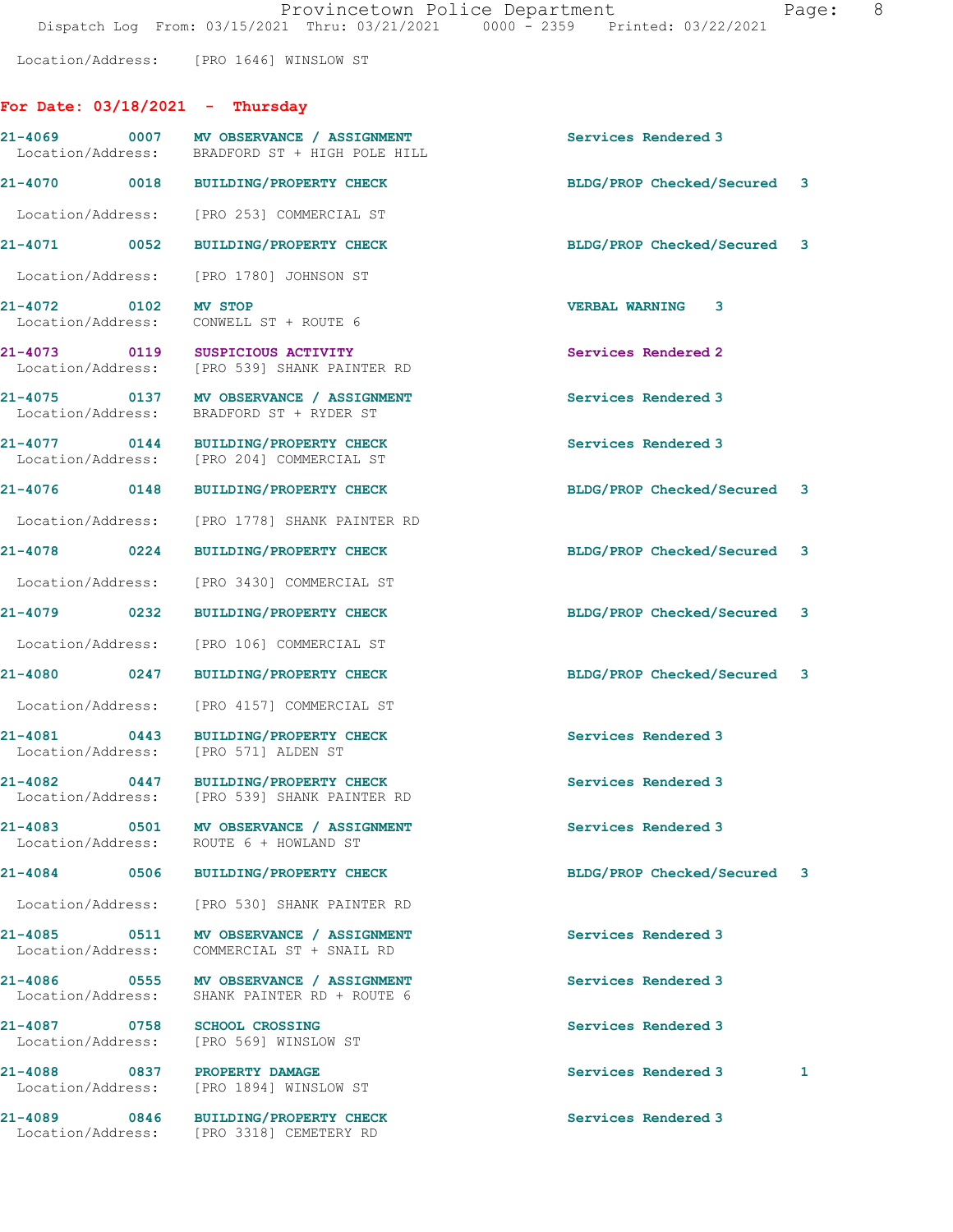21-4090 0855 MV OBSERVANCE / ASSIGNMENT Services Rendered 3 Location/Address: HARRY KEMP WAY + AUNT SUKEYS WAY 21-4092 0950 BUILDING/PROPERTY CHECK Services Rendered 3 Location/Address: 21-4094 1022 BUILDING/PROPERTY CHECK BLDG/PROP Checked/Secured 3 Location/Address: [PRO 2500] COMMERCIAL ST 21-4096 1135 MV OBSERVANCE / ASSIGNMENT No Action Required 3 Location/Address: SHANK PAINTER RD 21-4097 1148 MV STOP VERBAL WARNING 3 Location/Address: [PRO 2818] CONWELL ST 21-4098 1308 MV OBSERVANCE / ASSIGNMENT Services Rendered 3 Location/Address: HOWLAND ST + BRADFORD ST 21-4099 1317 MV STOP VERBAL WARNING 3 Location/Address: HANCOCK ST + BRADFORD ST 21-4102 1412 BUILDING/PROPERTY CHECK Services Rendered 3 Location/Address: TIN PAN ALLEY RD 21-4103 1441 HARASSMENT / THREATS Services Rendered 2 Location/Address: [PRO 542] SHANK PAINTER RD 21-4104 1449 SCHOOL CROSSING Services Rendered 3 Location/Address: [PRO 569] WINSLOW ST 21-4105 1455 MEDICAL EMERGENCY PATIENT REFUSAL 1 [PRO 2616] COMMERCIAL ST 21-4106 1500 PARK, WALK & TALK Services Rendered 3 Location/Address: [PRO 3259] MACMILLAN WHARF 21-4107 1530 MEDICAL EMERGENCY Transported to Hospital 1 Location/Address: [PRO 4022] HARRY KEMP WAY 21-4108 1532 MV OBSERVANCE / ASSIGNMENT Services Rendered 3 Location/Address: ROUTE 6 + SNAIL RD 21-4109 1538 MV DISABLED Services Rendered 2 Location/Address: [PRO 105] COMMERCIAL ST 21-4110 1542 DISTURBANCE - FIGHT / ARGUMENT Services Rendered 1 Location/Address: [PRO 1214] WINTHROP ST 21-4111 1548 MEDICAL EMERGENCY 1999 121-4111 1548 1548 1548 HOSPITAL EMERGENCY Location/Address: [PRO 3500] STABLE PATH 21-4113 1619 B & E / BURGLARY SPOKEN TO 2<br>
Location/Address: [PRO 2440] WINTHROP ST [PRO 2440] WINTHROP ST 21-4114 1640 LARCENY / FORGERY / FRAUD Services Rendered 2 Location/Address: [PRO 1550] COMMERCIAL ST 21-4115 1742 BUILDING/PROPERTY CHECK Services Rendered 3<br>
Location/Address: [PRO 2499] RACE POINT RD [PRO 2499] RACE POINT RD 21-4116 1822 MEDICAL EMERGENCY **122 CONTRACT 1 PATIENT REFUSAL** 1 Location/Address: [PRO 1190] COMMERCIAL ST 21-4117 1833 MEDICAL EMERGENCY Transported to Hospital 1

Location/Address: [PRO 3222] ALDEN ST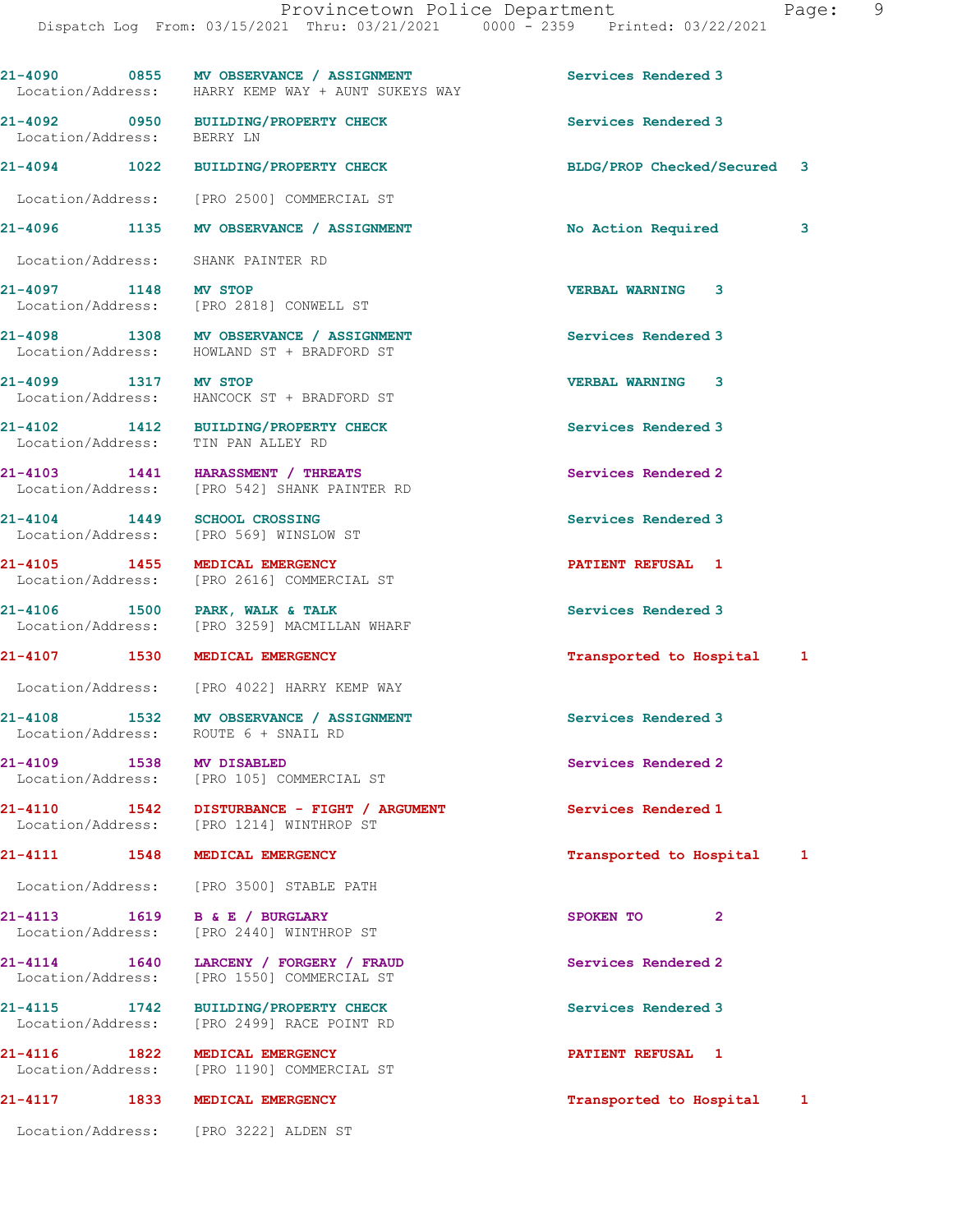|                   | 21-4118 2039 MV OBSERVANCE / ASSIGNMENT<br>Location/Address: SHANK PAINTER RD + JEROME SMITH RD | Services Rendered 3         |
|-------------------|-------------------------------------------------------------------------------------------------|-----------------------------|
| Location/Address: | 21-4119 2049 MV OBSERVANCE / ASSIGNMENT<br>ROUTE 6 + SNAIL RD                                   | Services Rendered 3         |
|                   | 21-4120 2125 BUILDING/PROPERTY CHECK<br>Location/Address: [PRO 530] SHANK PAINTER RD            | Services Rendered 3         |
|                   | 21-4121 2136 MV OBSERVANCE / ASSIGNMENT<br>Location/Address: [PRO 4136] BRADFORD ST             | Services Rendered 3         |
|                   | 21-4122 2137 BUILDING/PROPERTY CHECK<br>Location/Address: [PRO 3317] CEMETERY RD                | Services Rendered 3         |
|                   | 21-4123 2137 BUILDING/PROPERTY CHECK<br>Location/Address: [PRO 3318] CEMETERY RD                | Services Rendered 3         |
|                   | 21-4124 2332 BUILDING/PROPERTY CHECK<br>Location/Address: [PRO 539] SHANK PAINTER RD            | Services Rendered 3         |
| 21-4125 2343      | <b>BUILDING/PROPERTY CHECK</b>                                                                  | BLDG/PROP Checked/Secured 3 |
|                   | Location/Address: [PRO 530] SHANK PAINTER RD                                                    |                             |
|                   | 21-4126 2343 BUILDING/PROPERTY CHECK<br>Location/Address: [PRO 2577] BRADFORD ST                | Services Rendered 3         |

## For Date: 03/19/2021 - Friday

Location/Address: [PRO 519] RACE POINT RD

| 21-4127 0021                      | SUSPICIOUS ACTIVITY<br>Location/Address: [PRO 539] SHANK PAINTER RD                     | $\overline{2}$<br>SPOKEN TO |  |
|-----------------------------------|-----------------------------------------------------------------------------------------|-----------------------------|--|
| 21-4128 0053                      | <b>BUILDING/PROPERTY CHECK</b>                                                          | BLDG/PROP Checked/Secured 3 |  |
| Location/Address:                 | [PRO 1780] JOHNSON ST                                                                   |                             |  |
| 21-4129 0115                      | <b>BUILDING/PROPERTY CHECK</b><br>Location/Address: [PRO 2977] COMMERCIAL ST            | Services Rendered 3         |  |
|                                   | 21-4130 0123 MV OBSERVANCE / ASSIGNMENT<br>Location/Address: [PRO 2277] BRADFORD ST     | Services Rendered 3         |  |
| Location/Address:                 | 21-4131 0326 BUILDING/PROPERTY CHECK<br>[PRO 94] BRADFORD ST                            | Services Rendered 3         |  |
| 21-4132 0336<br>Location/Address: | BUILDING/PROPERTY CHECK<br>[PRO 2483] COMMERCIAL ST                                     | Services Rendered 3         |  |
| 21-4133 0400<br>Location/Address: | <b>BUILDING/PROPERTY CHECK</b><br>[PRO 537] SHANK PAINTER RD                            | Services Rendered 3         |  |
| 21-4134 0502<br>Location/Address: | BUILDING/PROPERTY CHECK<br>[PRO 519] RACE POINT RD                                      | Services Rendered 3         |  |
| 21-4135 0503                      | <b>BUILDING/PROPERTY CHECK</b>                                                          | BLDG/PROP Checked/Secured 3 |  |
|                                   | Location/Address: [PRO 3703] ROUTE 6                                                    |                             |  |
|                                   | 21-4136 0524 MV OBSERVANCE / ASSIGNMENT<br>Location/Address: ROUTE 6 + SHANK PAINTER RD | Services Rendered 3         |  |
|                                   | 21-4137 0600 BUILDING/PROPERTY CHECK                                                    | BLDG/PROP Checked/Secured 3 |  |
|                                   | Location/Address: [PRO 530] SHANK PAINTER RD                                            |                             |  |
| $21 - 4138$<br>0609               | <b>HAZARDS</b>                                                                          | Referred to Other Agency 2  |  |
|                                   |                                                                                         |                             |  |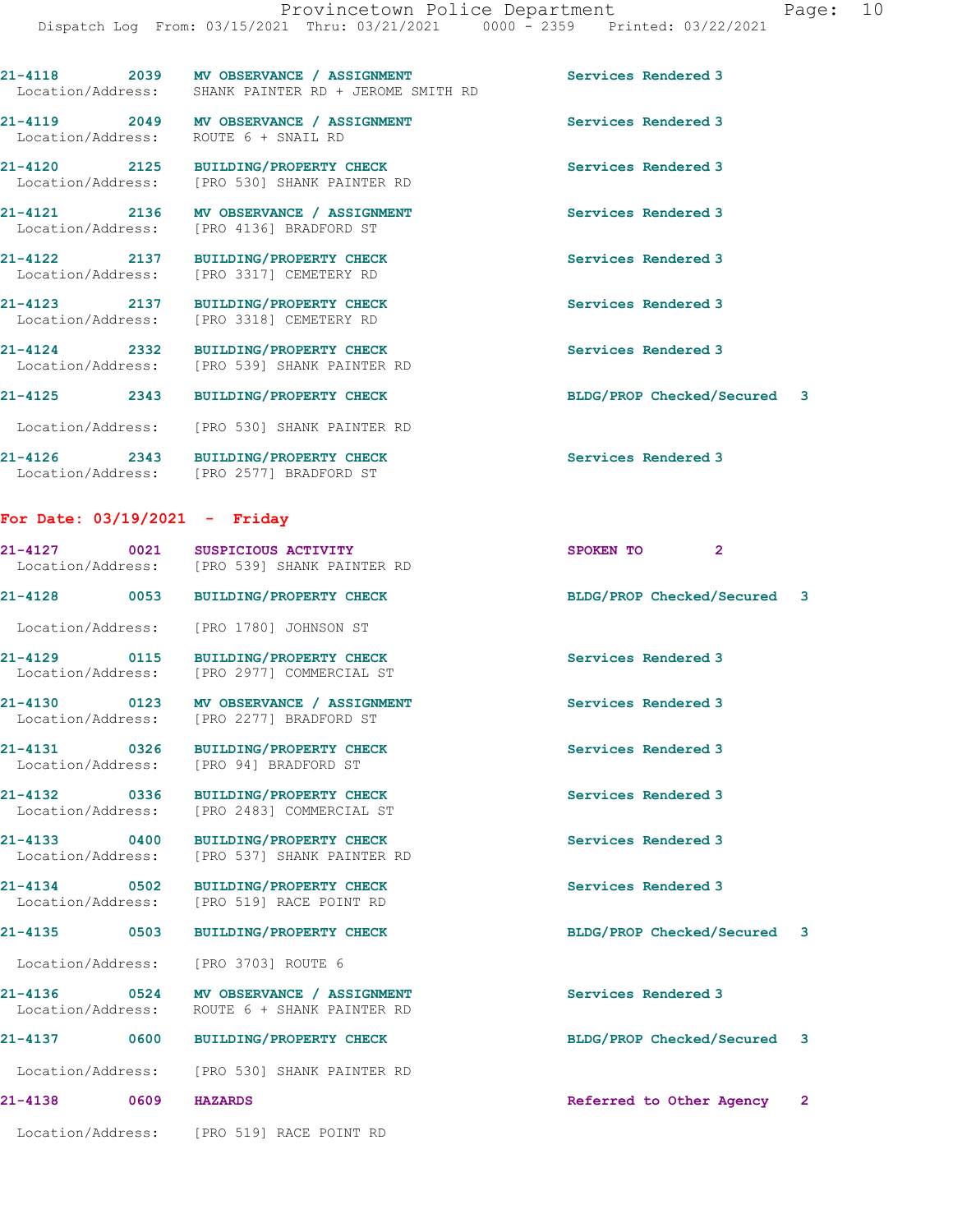Location/Address: HOWLAND ST + BRADFORD ST 21-4141 0827 MV COMPLAINT Could Not Locate 2 Location/Address: [PRO 2521] ROUTE 6 21-4142 0857 MV OBSERVANCE / ASSIGNMENT Services Rendered 3 Location/Address: [PRO 4070] ROUTE 6 21-4144 0942 MEDICAL EMERGENCY Services Rendered 1 Location/Address: [PRO 3222] ALDEN ST 21-4146 0958 BUILDING/PROPERTY CHECK BLDG/PROP Checked/Secured 3 Location/Address: [PRO 204] COMMERCIAL ST

21-4147 1029 BUILDING/PROPERTY CHECK Services Rendered 3 Location/Address: [PRO 2540] RACE POINT RD

Location/Address: [PRO 571] ALDEN ST

Location/Address: [PRO 2499] RACE POINT RD

Location/Address: [PRO 1288] BRADFORD ST

21-4152 1559 MV OBSERVANCE / ASSIGNMENT Services Rendered 3 Location/Address: ROUTE 6 + SNAIL RD

21-4153 1559 HAZARDS<br>
Location/Address: [PRO 165] COMMERCIAL ST [PRO 165] COMMERCIAL ST

21-4154 1624 HARASSMENT / THREATS Services Rendered 2 Location/Address: [PRO 2404] COMMERCIAL ST

21-4155 1648 DISORDERLY SPOKEN TO 1 Location/Address: [PRO 943] HARRY KEMP WAY

21-4158 1732 BUILDING/PROPERTY CHECK Services Rendered 3

Location/Address: [PRO 3672] ROUTE 6

21-4160 1854 HARASSMENT / THREATS<br>
Location/Address: [PRO 667] COMMERCIAL ST [PRO 667] COMMERCIAL ST

Location/Address: BRADFORD ST + HOWLAND ST

Location/Address: COMMERCIAL ST + KENDALL LN

Location/Address: [PRO 3259] MACMILLAN WHARF

21-4165 2150 MV OBSERVANCE / ASSIGNMENT Services Rendered 3<br>
Location/Address: SHANK PAINTER RD + JEROME SMITH RD SHANK PAINTER RD + JEROME SMITH RD

21-4166 2159 MV OBSERVANCE / ASSIGNMENT Services Rendered 3 Location/Address: COMMERCIAL ST + SNAIL RD

21-4139 0616 BUILDING/PROPERTY CHECK Services Rendered 3

21-4140 0801 MV OBSERVANCE / ASSIGNMENT Services Rendered 3

21-4148 1130 BUILDING/PROPERTY CHECK BLDG/PROP Checked/Secured 3

21-4149 1249 STOLEN PACKAGES Unfounded 2

21-4157 1714 MEDICAL EMERGENCY PATIENT REFUSAL 1

21-4161 2007 MV STOP 2007 21-4161

Location/Address: [PRO 3222] ALDEN ST

Location/Address: [PRO 105] COMMERCIAL ST

21-4159 1838 MV OBSERVANCE / ASSIGNMENT Services Rendered 3

Location/Address: ROUTE 6 + CONWELL ST

21-4162 2013 MV OBSERVANCE / ASSIGNMENT Services Rendered 3

21-4163 2027 MV STOP VERBAL WARNING 3

21-4164 2050 BUILDING/PROPERTY CHECK Services Rendered 3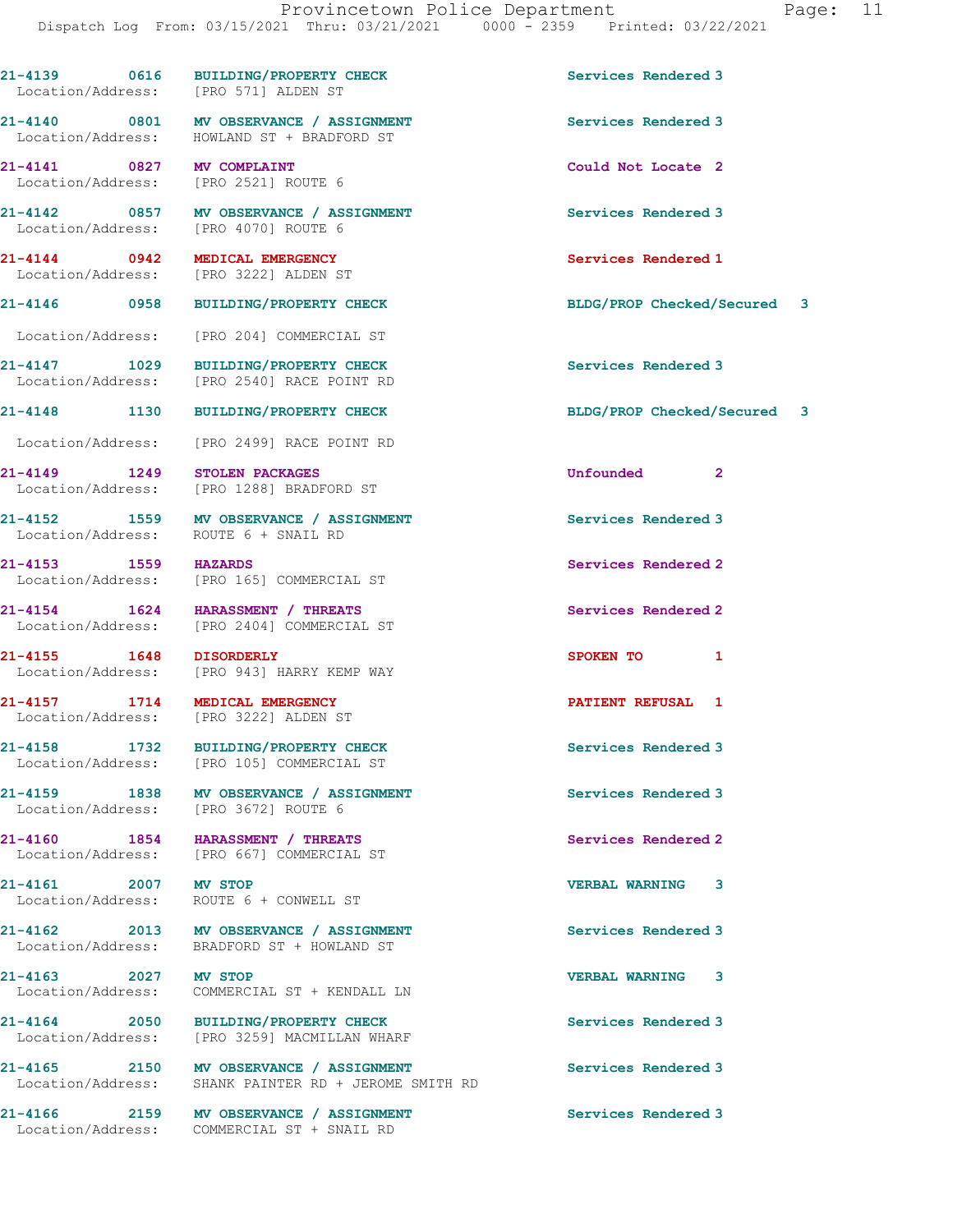|                                                       | 21-4167 2228 BUILDING/PROPERTY CHECK                                                            | BLDG/PROP Checked/Secured 3 |  |
|-------------------------------------------------------|-------------------------------------------------------------------------------------------------|-----------------------------|--|
|                                                       | Location/Address: [PRO 530] SHANK PAINTER RD                                                    |                             |  |
|                                                       | 21-4168 2228 BUILDING/PROPERTY CHECK<br>Location/Address: [PRO 1638] COMMERCIAL ST              | Services Rendered 3         |  |
|                                                       | 21-4169 2340 MV OBSERVANCE / ASSIGNMENT<br>Location/Address: BRADFORD ST + RYDER ST             | Services Rendered 3         |  |
|                                                       | 21-4170 2340 MV OBSERVANCE / ASSIGNMENT<br>Location/Address: JEROME SMITH RD + SHANK PAINTER RD | Services Rendered 3         |  |
| 21-4171 2342 MV STOP<br>Location/Address: WINTHROP ST |                                                                                                 | <b>VERBAL WARNING</b><br>3  |  |
| 21-4172 2359 MV STOP                                  | Location/Address: [PRO 1886] BRADFORD ST                                                        | <b>VERBAL WARNING</b><br>3  |  |
|                                                       | For Date: $03/20/2021 -$ Saturday                                                               |                             |  |
|                                                       | 21-4173 0026 BUILDING/PROPERTY CHECK<br>Location/Address: [PRO 526] RYDER ST EXT                | Services Rendered 3         |  |
|                                                       | 21-4174 0028 BUILDING/PROPERTY CHECK                                                            | BLDG/PROP Checked/Secured 3 |  |
|                                                       | Location/Address: [PRO 1780] JOHNSON ST                                                         |                             |  |
|                                                       | 21-4175 0048 MV OBSERVANCE / ASSIGNMENT<br>Location/Address: ROUTE 6 + CONWELL ST               | Services Rendered 3         |  |
|                                                       | 21-4176 0106 MV OBSERVANCE / ASSIGNMENT<br>Location/Address: [PRO 530] SHANK PAINTER RD         | Services Rendered 3         |  |
|                                                       | 21-4177 0136 BUILDING/PROPERTY CHECK<br>Location/Address: [PRO 2483] COMMERCIAL ST              | Services Rendered 3         |  |
|                                                       | 21-4178 0140 BUILDING/PROPERTY CHECK                                                            | BLDG/PROP Checked/Secured 3 |  |
|                                                       | Location/Address: [PRO 1638] COMMERCIAL ST                                                      |                             |  |
| 21-4179 0146 MV STOP<br>Location/Address: RYDER ST    | Refer To Arrest: 21-19-AR                                                                       | Arrest(s) Made<br>3         |  |
| 21-4180 0214 MV COLLISION                             | Location/Address: BRADFORD ST + BANGS ST<br>Refer To Accident: 21-9-AC                          | Vehicle Towed 1             |  |
|                                                       | 21-4181 0224 MEDICAL EMERGENCY<br>Location/Address: BANGS ST + BRADFORD ST                      | PATIENT REFUSAL 1           |  |
|                                                       | 21-4182 0442 BUILDING/PROPERTY CHECK                                                            | BLDG/PROP Checked/Secured 3 |  |
|                                                       | Location/Address: [PRO 3703] ROUTE 6                                                            |                             |  |
|                                                       | 21-4183 0510 MV OBSERVANCE / ASSIGNMENT<br>Location/Address: BRADFORD ST + HIGH POLE HILL       | Services Rendered 3         |  |
|                                                       | 21-4184 0606 MV OBSERVANCE / ASSIGNMENT<br>Location/Address: ROUTE 6 + SNAIL RD                 | Services Rendered 3         |  |
|                                                       | 21-4186 0818 MV OBSERVANCE / ASSIGNMENT<br>Location/Address: RYDER ST + BRADFORD ST             | Services Rendered 3         |  |
|                                                       |                                                                                                 |                             |  |
|                                                       | 21-4189 0852 BUILDING/PROPERTY CHECK                                                            | BLDG/PROP Checked/Secured 3 |  |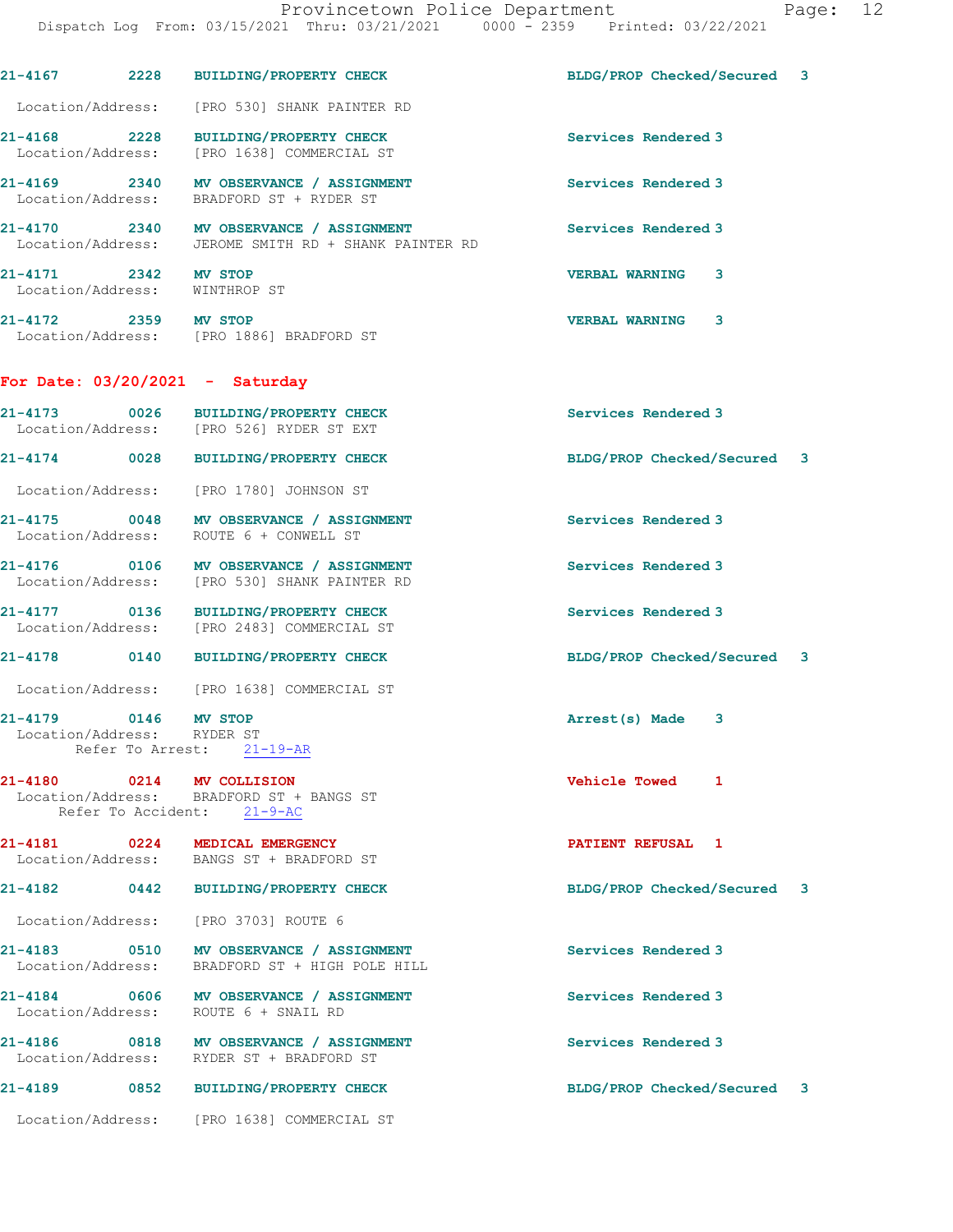| Provincetown Police Department       |      |                                                                                |                             | Page: | 13 |
|--------------------------------------|------|--------------------------------------------------------------------------------|-----------------------------|-------|----|
|                                      |      | Dispatch Log From: 03/15/2021 Thru: 03/21/2021 0000 - 2359 Printed: 03/22/2021 |                             |       |    |
| 1019<br>21-4191                      |      | <b>BUILDING/PROPERTY CHECK</b><br>Location/Address: [PRO 2977] COMMERCIAL ST   | Services Rendered 3         |       |    |
| 1023<br>21-4192<br>Location/Address: |      | MV OBSERVANCE / ASSIGNMENT<br>[PRO 2521] ROUTE 6                               | Services Rendered 3         |       |    |
| 21-4193                              | 1127 | <b>BUILDING/PROPERTY CHECK</b><br>Location/Address: [PRO 2540] RACE POINT RD   | Services Rendered 3         |       |    |
| 21-4194<br>Location/Address:         | 1204 | MV OBSERVANCE / ASSIGNMENT<br>ROUTE 6 + PROVINCELANDS RD                       | Services Rendered 3         |       |    |
| 21-4195                              | 1306 | <b>BUILDING/PROPERTY CHECK</b>                                                 | BLDG/PROP Checked/Secured 3 |       |    |

Location/Address: [PRO 2977] COMMERCIAL ST

21-4196 1306 BUILDING/PROPERTY CHECK BLDG/PROP Checked/Secured 3

Location/Address: [PRO 447] JEROME SMITH RD

21-4197 1309 MV OBSERVANCE / ASSIGNMENT Services Rendered 3<br>
Location/Address: [PRO 2521] ROUTE 6 Location/Address:

Location/Address: [PRO 521] ROUTE 6

Location/Address: [PRO 2499] RACE POINT RD

Location/Address: ROUTE 6

Location/Address: [PRO 3222] ALDEN ST

Location/Address: [PRO 3456] RYDER ST EXT

21-4206 1650 MV OBSERVANCE / ASSIGNMENT Services Rendered 3 Location/Address: BRADFORD ST + RYDER ST

21-4208 1752 MV OBSERVANCE / ASSIGNMENT Services Rendered 3 Location/Address: [PRO 3672] ROUTE 6

Location/Address: ROUTE 6 + SNAIL RD

Location/Address: ROUTE 6 + SNAIL RD

Location/Address: [PRO 284] COMMERCIAL ST

21-4213 1932 BUILDING/PROPERTY CHECK Services Rendered 3<br>
Location/Address: [PRO 3259] MACMILLAN WHARF [PRO 3259] MACMILLAN WHARF

21-4214 1940 BUILDING/PROPERTY CHECK Services Rendered 3<br>
Location/Address: [PRO 2206] PILGRIMS LANDING [PRO 2206] PILGRIMS LANDING

Location/Address: [PRO 1119] WAREHAM ST

21-4219 2124 MV OBSERVANCE / ASSIGNMENT Services Rendered 3 Location/Address: BRADFORD ST + HOWLAND ST

21-4198 1313 MV STOP VERBAL WARNING 3

21-4199 1331 BUILDING/PROPERTY CHECK BLDG/PROP Checked/Secured 3

21-4201 1519 ASSIST CITIZEN **1519 Referred** to Other Agency 3

21-4202 1549 MEDICAL EMERGENCY Transported to Hospital 1

21-4203 1555 NOISE COMPLAINT 3

21-4209 1802 MV STOP VERBAL WARNING 3

21-4210 1819 MV STOP Citation / Warning Issued 3

21-4212 1856 MEDICAL EMERGENCY **1856 1899** Transported to Hospital 1

21-4217 1956 MEDICAL EMERGENCY **1956 1999** Transported to Hospital 1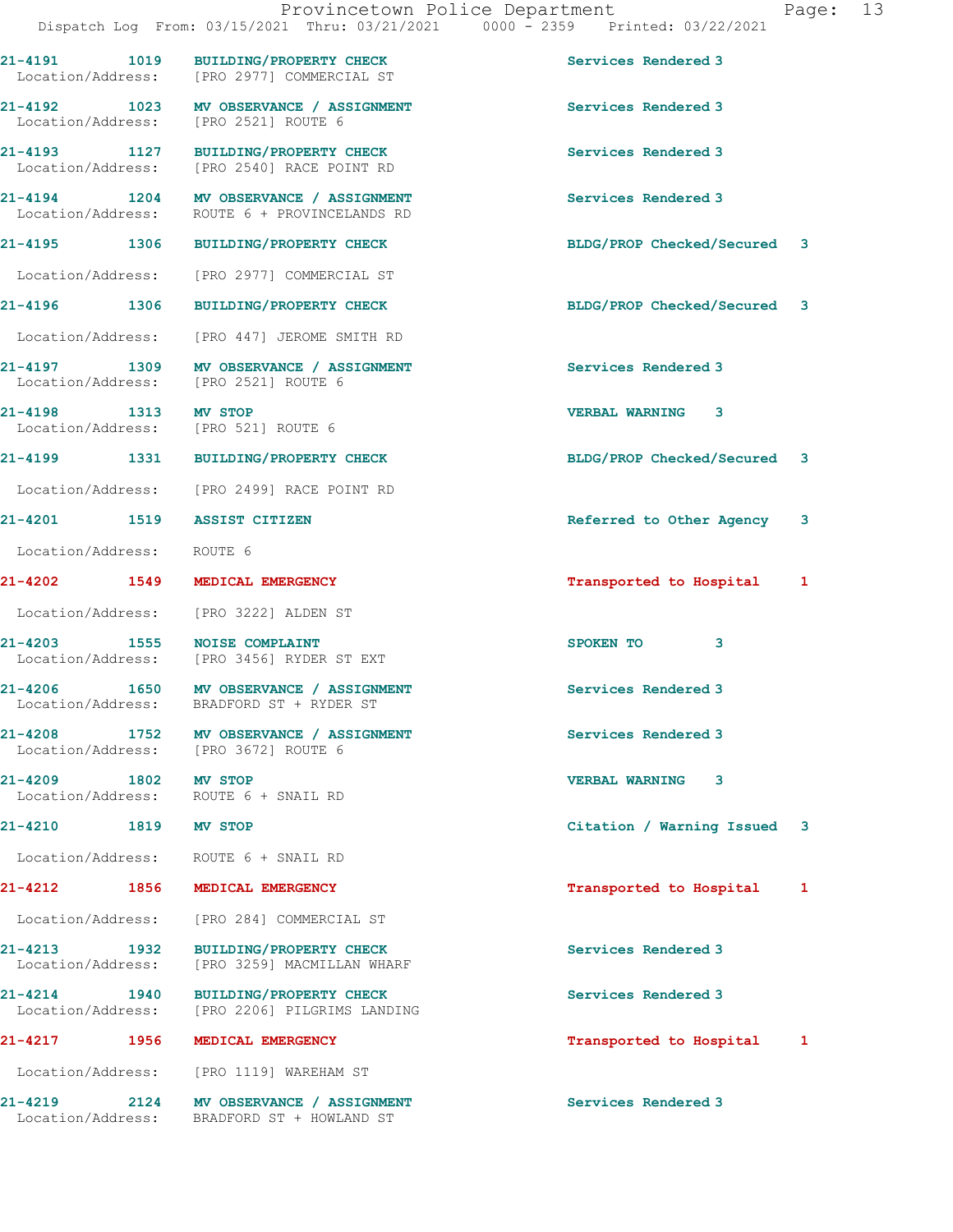|                                   |                     | Provincetown Police Department<br>Dispatch Log From: 03/15/2021 Thru: 03/21/2021 0000 - 2359 Printed: 03/22/2021 |                             | Page: | 14 |
|-----------------------------------|---------------------|------------------------------------------------------------------------------------------------------------------|-----------------------------|-------|----|
|                                   |                     | 21-4220 2152 MV OBSERVANCE / ASSIGNMENT<br>Location/Address: ROUTE 6 + CONWELL ST                                | Services Rendered 3         |       |    |
|                                   |                     | 21-4221 2159 FIRE - OTHER<br>Location/Address: COMMERCIAL ST                                                     | Services Rendered 1         |       |    |
| 21-4222 2233 MV STOP              |                     | Location/Address: [PRO 3670] SHANK PAINTER RD                                                                    | <b>VERBAL WARNING</b><br>3  |       |    |
|                                   |                     | 21-4223 2337 MV STOP<br>Location/Address: [PRO 539] SHANK PAINTER RD                                             | <b>VERBAL WARNING 3</b>     |       |    |
| For Date: $03/21/2021 -$ Sunday   |                     |                                                                                                                  |                             |       |    |
|                                   |                     | 21-4225 0104 BUILDING/PROPERTY CHECK<br>Location/Address: [PRO 3259] MACMILLAN WHARF                             | Services Rendered 3         |       |    |
|                                   |                     | 21-4226 0116 MV OBSERVANCE / ASSIGNMENT<br>Location/Address: ROUTE 6 + HOWLAND ST                                | Services Rendered 3         |       |    |
|                                   |                     | 21-4227 0157 BUILDING/PROPERTY CHECK                                                                             | BLDG/PROP Checked/Secured 3 |       |    |
|                                   |                     | Location/Address: [PRO 1778] SHANK PAINTER RD                                                                    |                             |       |    |
|                                   |                     | 21-4228 0229 BUILDING/PROPERTY CHECK                                                                             | BLDG/PROP Checked/Secured 3 |       |    |
|                                   |                     | Location/Address: [PRO 1638] COMMERCIAL ST                                                                       |                             |       |    |
|                                   |                     | 21-4229 0256 BUILDING/PROPERTY CHECK                                                                             | BLDG/PROP Checked/Secured 3 |       |    |
|                                   |                     | Location/Address: [PRO 569] WINSLOW ST                                                                           |                             |       |    |
|                                   |                     | 21-4230 0300 BUILDING/PROPERTY CHECK                                                                             | BLDG/PROP Checked/Secured 3 |       |    |
|                                   |                     | Location/Address: [PRO 488] MAYFLOWER ST                                                                         |                             |       |    |
|                                   |                     | 21-4231 0325 BUILDING/PROPERTY CHECK                                                                             | BLDG/PROP Checked/Secured 3 |       |    |
|                                   |                     | Location/Address: [PRO 516] RACE POINT RD                                                                        |                             |       |    |
| 21-4232<br>Location/Address:      | $\overline{0}$ 0356 | MV OBSERVANCE / ASSIGNMENT<br>SNAIL RD + ROUTE 6                                                                 | Services Rendered 3         |       |    |
|                                   |                     | Location/Address: BRADFORD ST + HIGH POLE HILL                                                                   | Services Rendered 3         |       |    |
|                                   |                     | 21-4234 0523 BUILDING/PROPERTY CHECK                                                                             | BLDG/PROP Checked/Secured 3 |       |    |
| Location/Address:                 |                     | [PRO 446] HOWLAND ST                                                                                             |                             |       |    |
| 21-4235 0814<br>Location/Address: |                     | <b>BUILDING/PROPERTY CHECK</b><br>[PRO 3430] COMMERCIAL ST                                                       | Services Rendered 3         |       |    |
|                                   |                     | 21-4236 0826 BUILDING/PROPERTY CHECK<br>Location/Address: [PRO 2483] COMMERCIAL ST                               | Services Rendered 3         |       |    |
| Location/Address:                 |                     | 21-4237 0909 MV OBSERVANCE / ASSIGNMENT<br>ROUTE 6 + SNAIL RD                                                    | Services Rendered 3         |       |    |
| 21-4239                           | 1125                | <b>BUILDING/PROPERTY CHECK</b>                                                                                   | BLDG/PROP Checked/Secured 3 |       |    |
|                                   |                     | Location/Address: [PRO 2977] COMMERCIAL ST                                                                       |                             |       |    |
| Location/Address:                 |                     | 21-4241 1329 MV OBSERVANCE / ASSIGNMENT<br>[PRO 4136] BRADFORD ST                                                | Services Rendered 3         |       |    |
| 21-4242                           |                     | 1340 BUILDING/PROPERTY CHECK                                                                                     | BLDG/PROP Checked/Secured 3 |       |    |
|                                   |                     | Location/Address: [PRO 2483] COMMERCIAL ST                                                                       |                             |       |    |